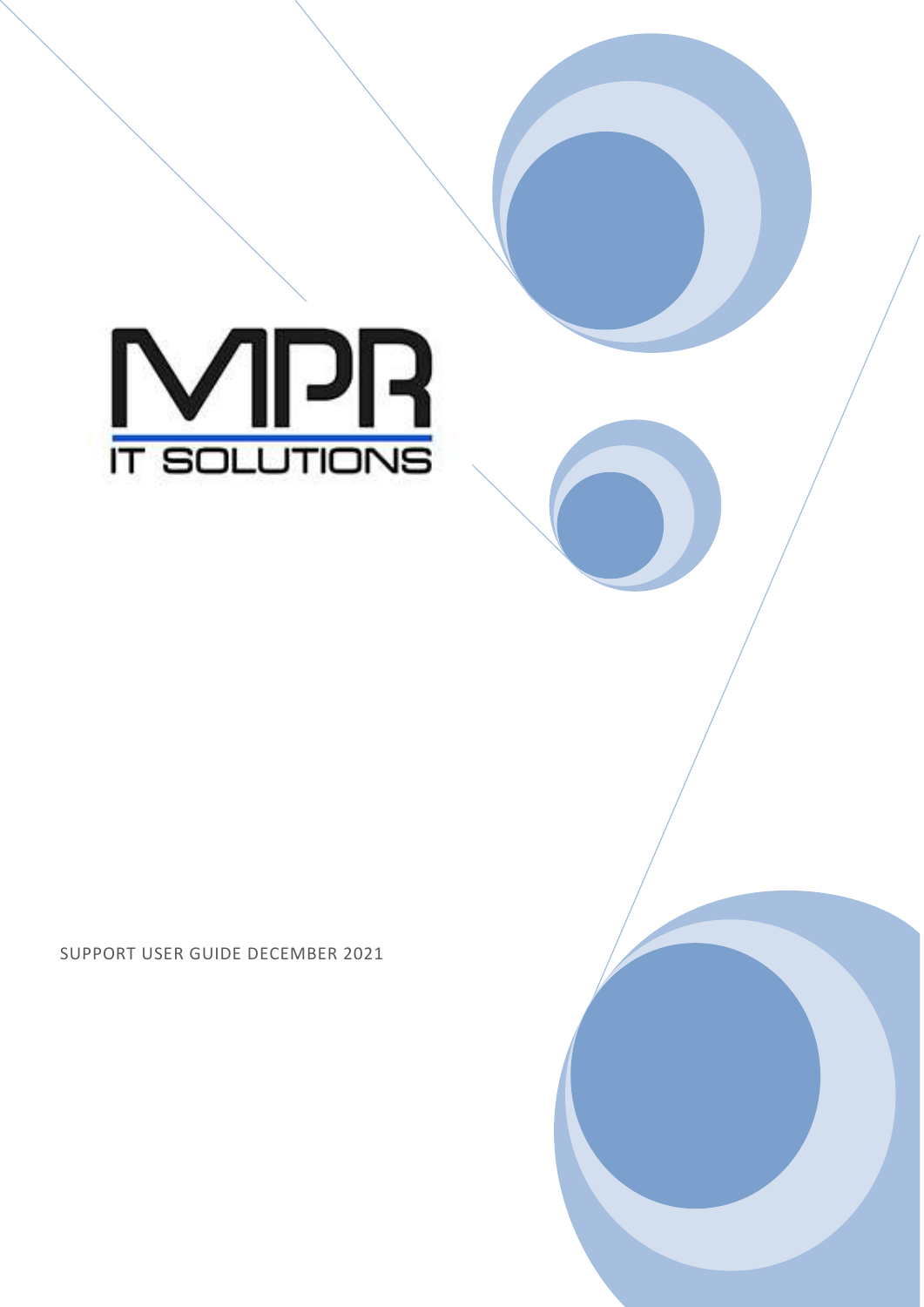# **CONTENTS**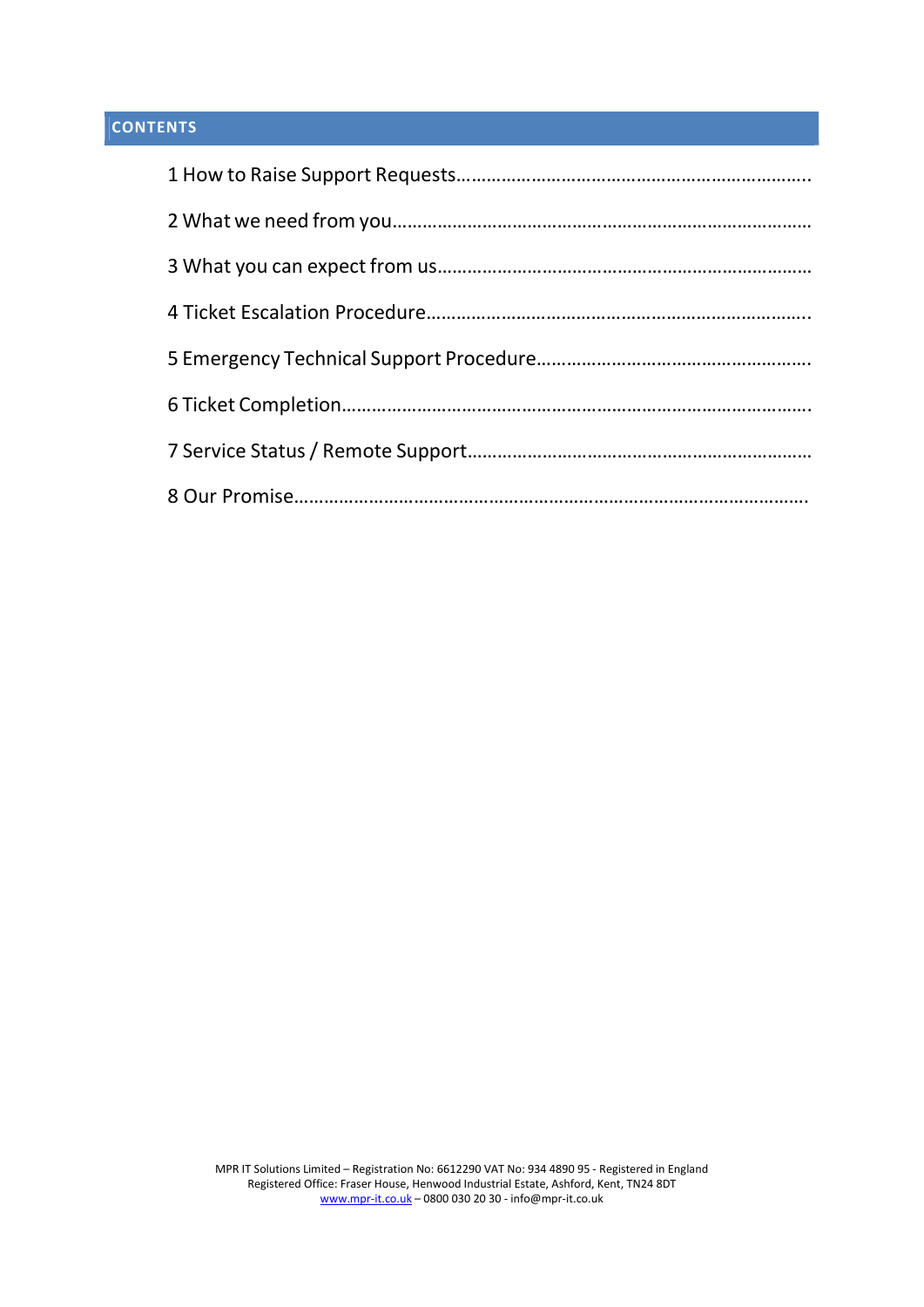## 1 HOW TO RAISE / DEAL WITH SUPPORT REQUESTS

There are two main methods for raising support requests with MPR. These are:

- 1. Email support@mpr-it.co.uk
	- a. To raise a brand-new ticket please email to this address. Our system will automatically raise a ticket for you and send an automated response with your ticket number included. Incoming tickets are monitored and assigned during our normal working hours and will not be picked up out of hours. In that instance, you are better off calling the office to get transferred straight to our Out of Hours support.
	- b. To follow up on an existing ticket, please email this address with the ticket reference number in the subject line. Your communication will then be added to the ticket and an alert will be sent to the assigned engineer.
- 2. Call us on 08000 30 20 30 select Option 2. This will direct you straight to our Helpdesk. We are available between 0830-1730 Monday to Friday. Alternatively, you can press the \* button, if your call is out of these hours to speak to our On-Call Engineer who can try to assist you to their best ability.

#### 2 WHAT WE NEED FROM YOU

To ensure we can assist you effectively we will need as much information as possible from you regarding your fault or problem. i.e.

- How many users the issue is affecting?
- How long has the issue being occurring for?
- Have you made any changes recently to cause the problem?
- What is the impact to your business?

Along with as many details as possible relating to the fault (Error messages, users affected etc.) so we can replicate the issue.

We will also need relevant contact details so we can keep in touch with you.

If we need to remotely log onto your servers / workstation, we will require secure access enabled to get there. We are able provide a direct secure access through our website http://www.mprit.co.uk/remote-support/ - it is probably best you are at this website in your browser and waiting for us (unless you are calling us about connectivity issues).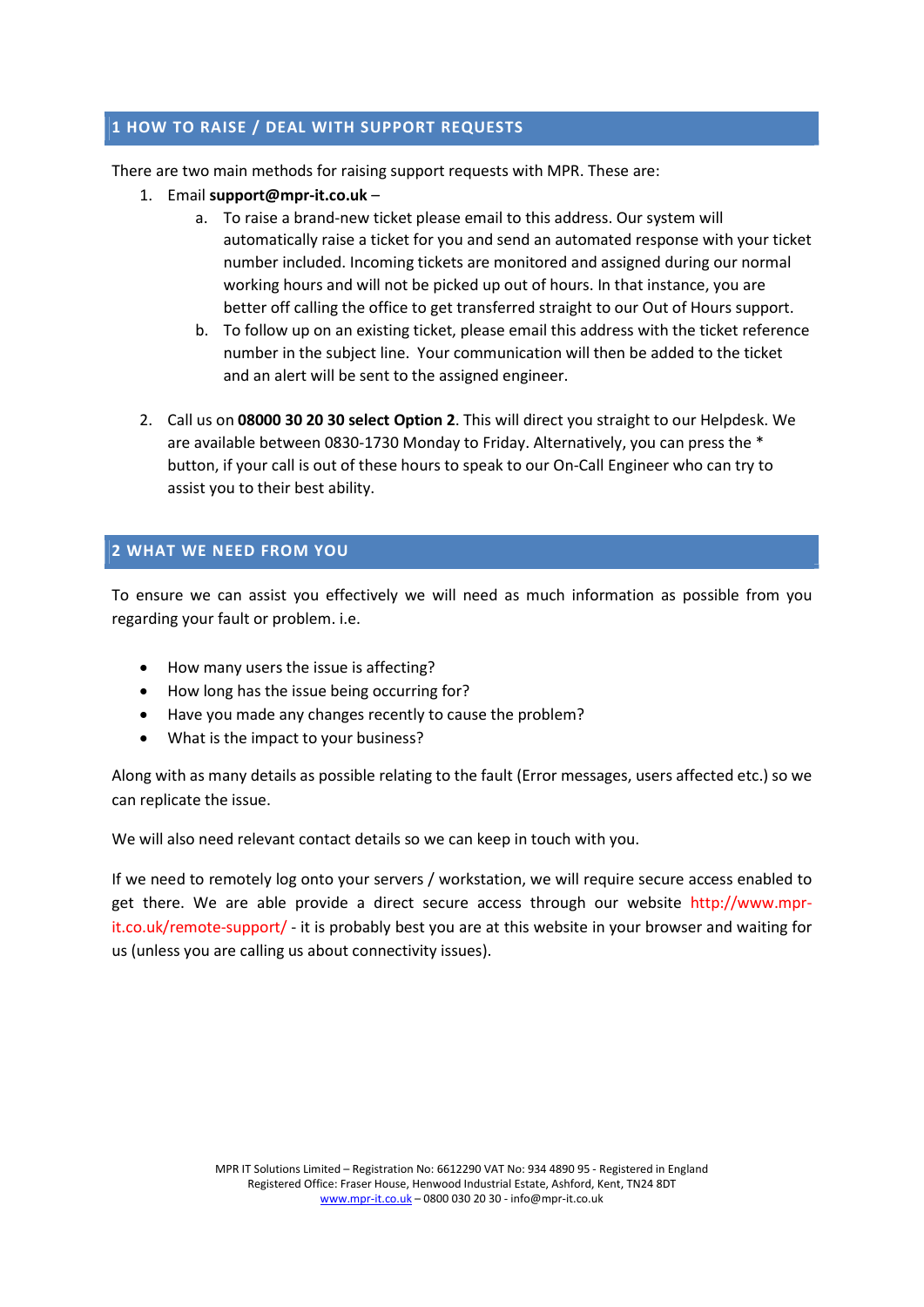#### 3 WHAT YOU CAN EXPECT FROM US

Once we have initially taken as many details as we can, we will then assess the priority of your issue. A ticket will be raised with the Helpdesk and will then be coordinated appropriately to the technical member of staff best suited and qualified for your issue. Unless critical, once you have been given your ticket reference, we will respond to you within an hour (during normal working hours), to get further information. This will be followed by consequent updates periodically throughout the course of your issue, as we try to collectively resolve your problem.

We will be at hand if you have updates, and any member of the Helpdesk will be able to update that ticket on behalf of the staff member who is currently dealing with your issue.

## 4 TICKET ESCALATION PROCEDURE

At MPR we have a flexible ticket escalation procedure, this enables your Support Request to be dealt with in a quick and timely manner, whilst trying to maintain your best interests at heart and reduce fall out from potential issues which are occurring.

Initially your issue will be raised into the Helpdesk Queue and assessed by our co-ordinator and assigned to an engineer. If they are unable to resolve the issue your support ticket will be escalated to a more senior engineer for action. This process of escalation means that if there is a potential site visit required, then all options to fix the issue remotely have been tried. Either the Helpdesk Breakfix Engineer or one of the Senior team can head to site, with a good understanding of what work has been completed on the issue prior to the visit. The Helpdesk manager will always be there to discuss your issue. Once dealt with it is likely it will be escalated back to the Helpdesk technician or on to Installations for full completion and testing.

## 5 EMERGENCY TECHNICAL SUPPORT PROCEDURE

Business Critical Emergency Technical Support cover is available for a number of support agreements provided by MPR IT 24 hours a day.

Emergency Technical Support outside normal office hours is provided by the duty Technical Support Engineer to whom calls will be redirected, (as mentioned in section 1). Please note that emergency support is rostered to the Technical Support Engineers on a weekly rota, we cannot guarantee that you will always speak to the same engineer.

The emergency technical support is provided by the following procedure: -

- 1. Please have a list of any error codes recorded immediately to hand as this may speed up the response time.
- 2. Call 0800 030 20 30. After listening to the auto-tended message, press \* and the call will be diverted to the duty Technical Support Engineer's mobile phone.